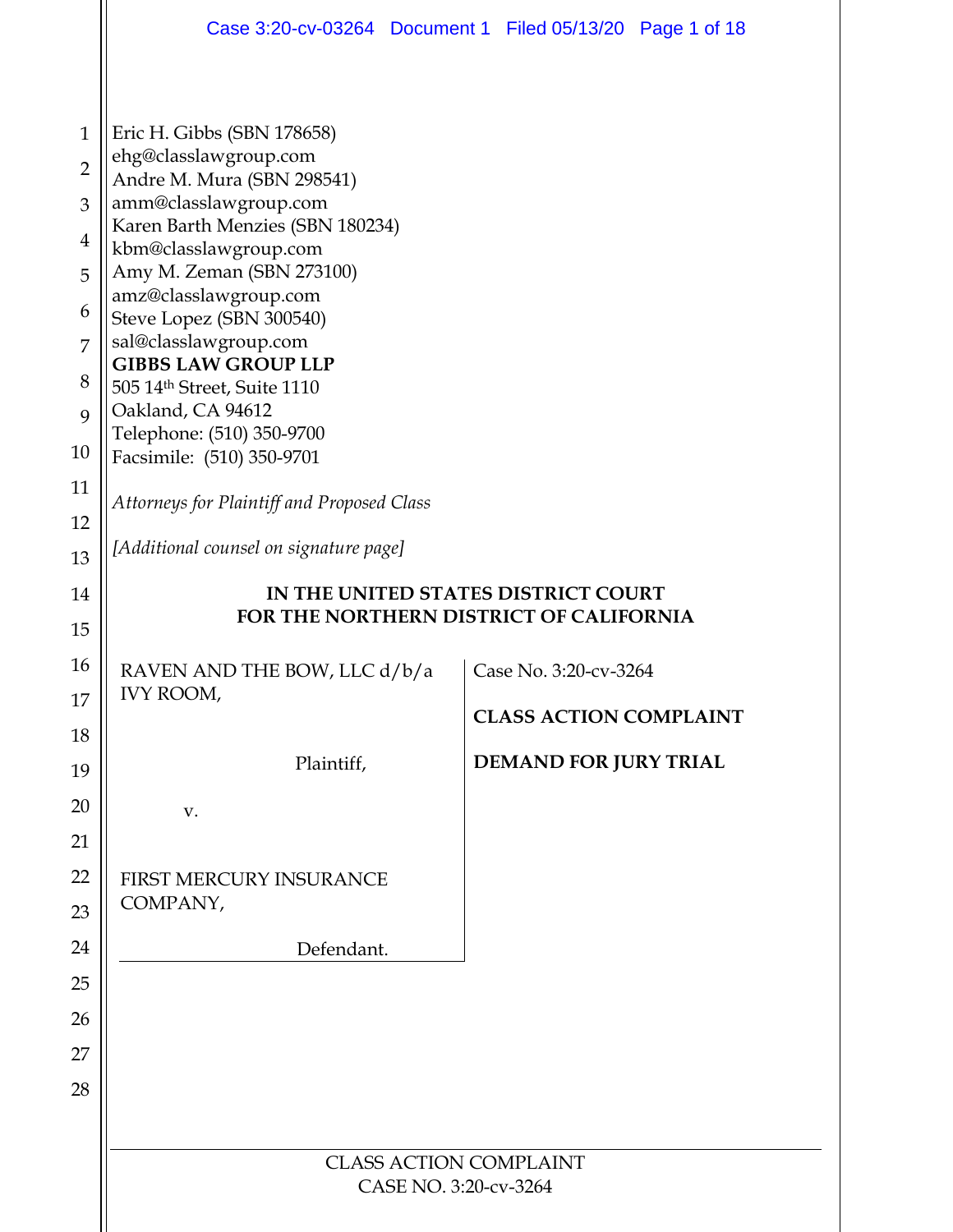Plaintiff Raven and the Bow LLC d/b/a Ivy Room, individually and on behalf of all others similarly situated, files suit against First Mercury Insurance Company and alleges as follows:

# **INTRODUCTION**

1. Since March 19, 2020, California's "Stay at Home" order has instructed all 40 million California residents to remain at home, with certain exceptions. Though lifesaving, this mandate, which remains in place, ends in-house service at California music venues. This is not merely causing severe financial distress for bars and their employees; such closures threaten the viability of California's music scene.

2. Plaintiff's bar Ivy Room in Albany, California is among the thousands of music venues that have been forced by State orders to cease operations as part of the Stay at Home order. Ivy Room and many California venues—none of whom bear fault for statewide closures—were responsible business stewards, thus paying for business interruption insurance to protect against a situation like this.

3. But insurance companies operating in California—despite collecting premiums for such risks—are categorically denying claims from venues arising from California's mandated interruption of business services. Those denials are often made with little or no investigation and without due regard for the interests of insureds.

4. Indeed, form letters denying coverage for such losses appear to rest on crabbed readings of coverage language and overbroad readings of exclusions. That gets insurance law exactly backwards—and raises the specter of bad-faith denials.

5. Ivy Room's experience is no different. It has dutifully followed California's mandates. Facing serious financial harm, it has filed a claim with First Mercury for business interruption coverage.

6. First Mercury swiftly denied the claim. Though its reasons are cursory, the denial appears to be based on an unreasonable reading of its policy, which tracks form policies issued throughout California on a take-it-or-leave-it basis.

1

1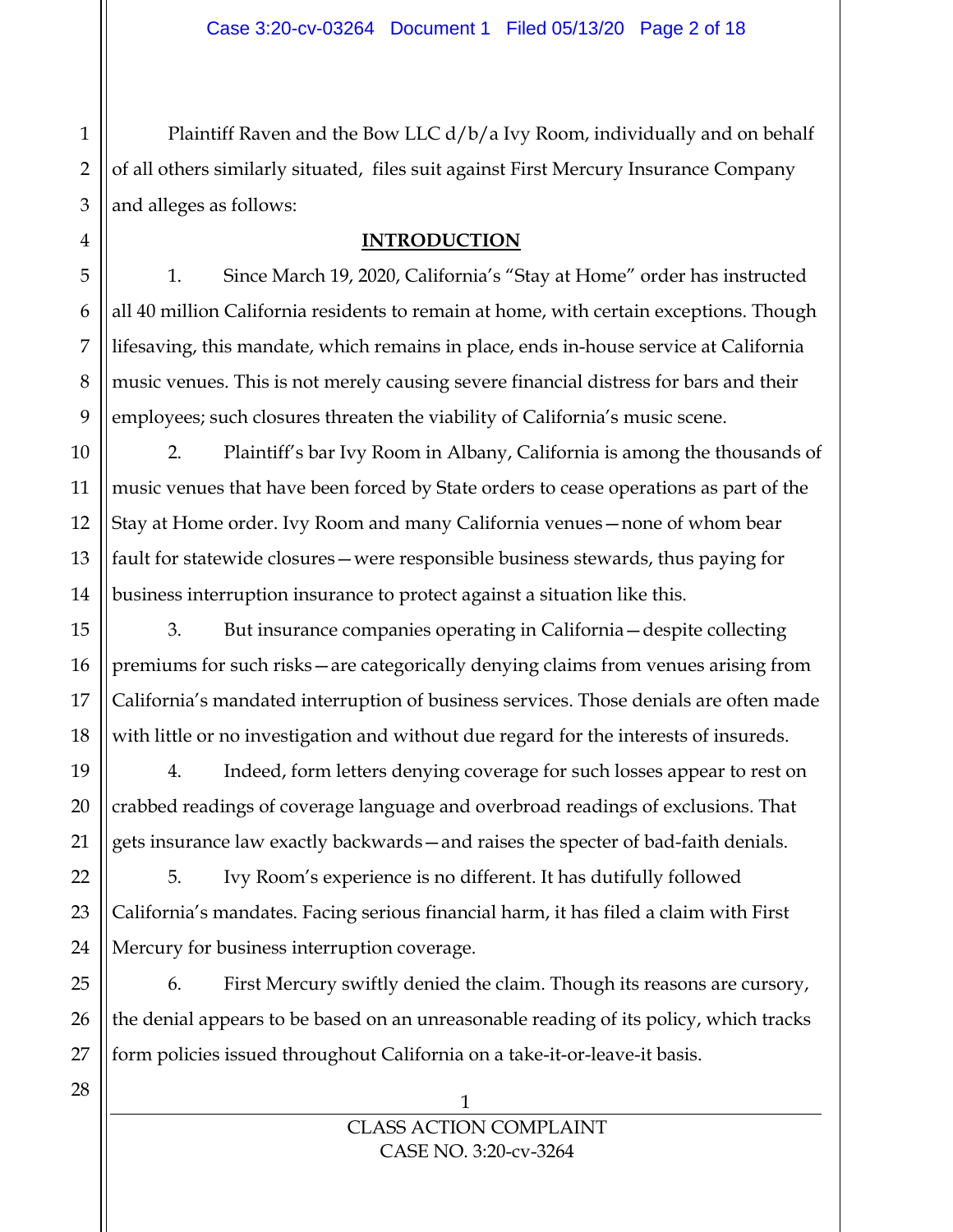7. That leaves the Ivy Room in financial straits—precisely the situation it sought to avoid when it obtained coverage for business interruptions.

8. Ivy Room and other music venues bought full-spectrum, comprehensive insurance for their *businesses* – not just for damage to their physical premises and equipment. And for good reason. Insurance coverage is important, if not vital for small businesses.

9. Ivy Room and other California music venues reasonably believed they had comprehensive coverage that would apply to business interruptions under circumstances like these, where they have done everything right to protect their businesses and the public. But insurance companies like First Mercury are cutting those lifelines – despite having pocketed significant premiums for such relief.

10. Plaintiff thus brings this action, on behalf of itself and other California music venues, seeking declaratory relief, insurance coverage owed under First Mercury's policy, and damages.

# **PARTIES**

11. Plaintiff Raven and the Bow, LLC  $d/b/a$  Ivy Room is a limited liability company formed under the laws of California. Its principal place of business is San Francisco, California.

12. Defendant First Mercury Insurance Company is a corporation organized under laws of Delaware with its principal place of business in Southfield, Michigan. At all relevant times, First Mercury operated in California, including in Alameda County.

# **JURISDICTION AND VENUE**

13. This Court has subject matter jurisdiction over this action under 28 U.S.C. § 1332(d)(2) because this is a class action wherein the amount in controversy exceeds the sum or value of \$5,000,000, exclusive of interest and costs, there are more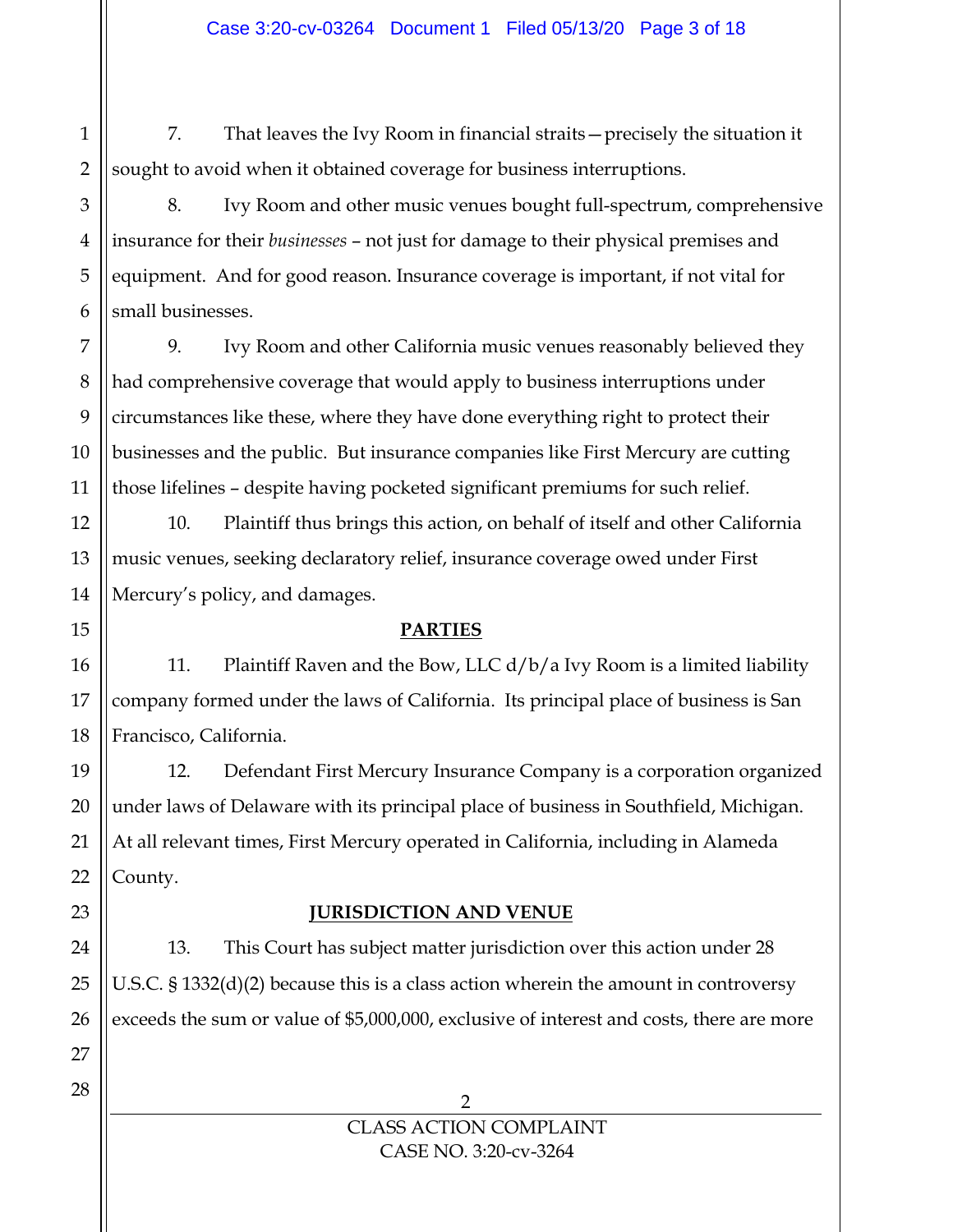1 than 100 members in the proposed class, and at least one member of the class is a citizen of a state different from Defendant.

14. This Court has personal jurisdiction over Defendant, because Defendant conducts business in San Francisco, CA.

15. Venue is appropriate in this Court pursuant to 28 U.S.C. § 1391(b) as a substantial part of the events or omissions giving rise to the instant action occurred in San Francisco, CA.

#### **INTRADISTRICT ASSIGNMENT**

16. Assignment to the San Francisco or Oakland Divisions would be proper because Defendant has conducted business in Alameda County and a substantial part of the events or omissions which give rise to the claims alleged herein occurred in Alameda County.

# **FACTUAL BACKGROUND**

17. In January 2020 early media reports documented an outbreak of a novel strain of coronavirus – COVID-19 – in Wuhan, China. By late January, it was generally understood in the scientific and public health communities that COVID-19 was spreading through human-to-human transmission and could be transmitted by asymptomatic carriers.

18. On January 30, 2020, reports of the spread of COVID-19 outside China prompted the World Health Organization to declare the COVID-19 outbreak a "Public Health Emergency of International Concern."

19. On March 11, the World Health Organization declared COVID-19 a global health pandemic based on existing and projected infection and death rates and concerns about the speed of transmission and ultimate reach of this virus.

20. Public health officials have recognized for decades that nonpharmaceutical interventions (NPIs) can slow and stop the transmission of certain diseases. Among these are screening and testing of potentially infected persons;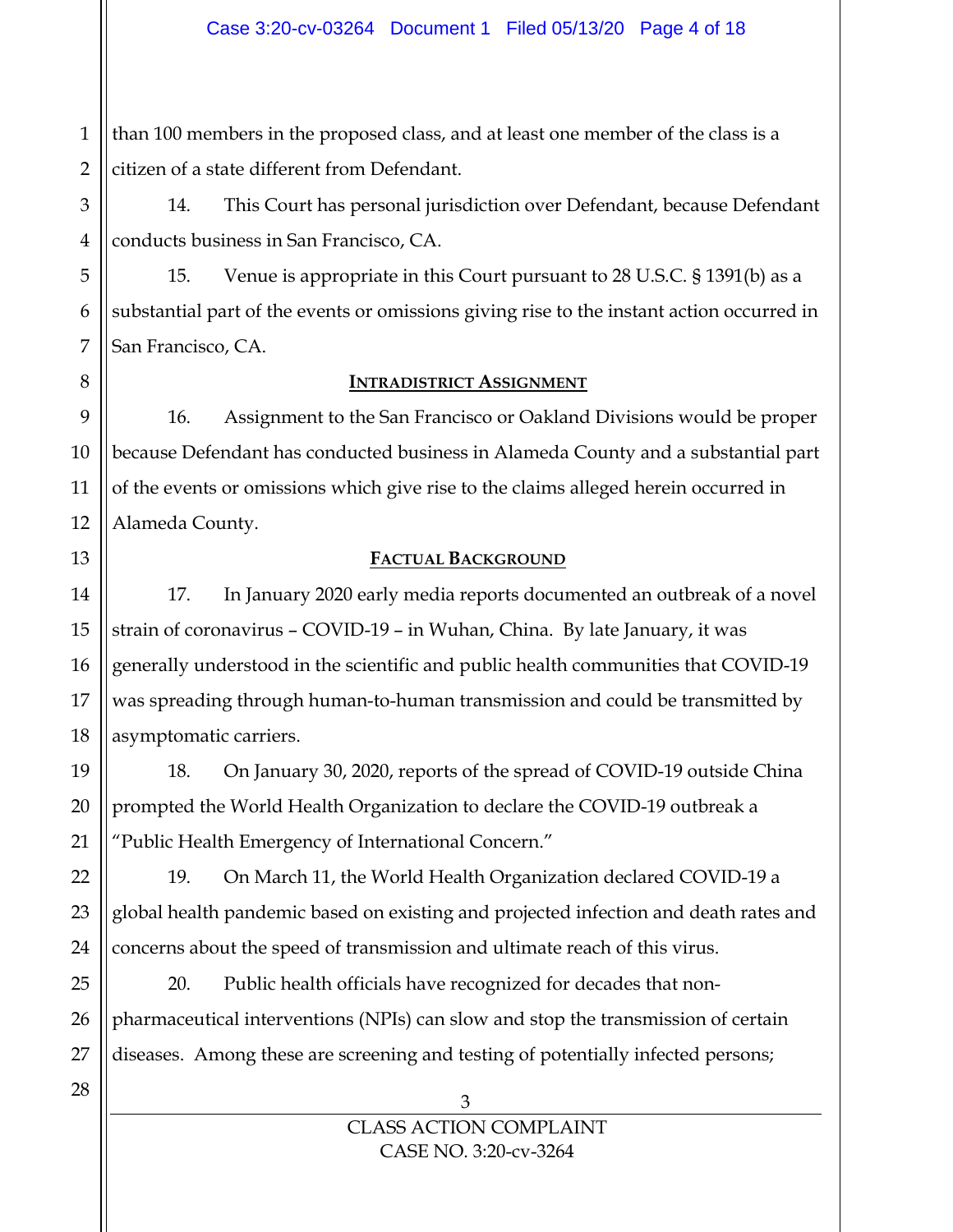1 2 contact tracing and quarantining infected persons; personal protection and prevention; and social distancing. Social distancing is the maintenance of physical space between people. Social distancing can be limited – *e.g.*, reducing certain types of conduct or activities like hand-shaking – or large-scale – *e.g.*, restricting the movements of the total population.

21. A lack of central planning, shortages of key medical supplies and equipment, and the unfortunate spread of misinformation and disinformation about the risks of COVID-19 has led to widespread confusion, unrest, and uncertainty regarding the likely trajectory of this pandemic and the appropriate counter-measures necessary to mitigate the damage it could potentially cause.

22. Beginning in late February, public health officials began advising various governments around the world that one of the most disruptive NPIs – population-wide social distancing – was needed to stop the transmission of COVID-19. Suddenly schools, offices, public transit, restaurants, bars, music venues, and shops -- densely occupied spaces, heavily traveled spaces, and frequently visited spaces – were likely to become hot-spots for local transmission of COVID-19.

23. By mid-March, that advice was being implemented by state and local governments across the United States. In many respects, California led the way, becoming one of the first states to order widespread closures.

24. California's Governor Gavin Newsom, on March 12, 2020, issued a statewide directive known as the Safer at Home order: "All residents are to heed any orders and guidance of state and local public health officials, including but not limited to the imposition of social distancing measures, to control the spread of COVID-19."

25. Following closely on the heels of local closure orders, including in San Francisco, on March 19, 2020, the Governor issued another series of mandates (the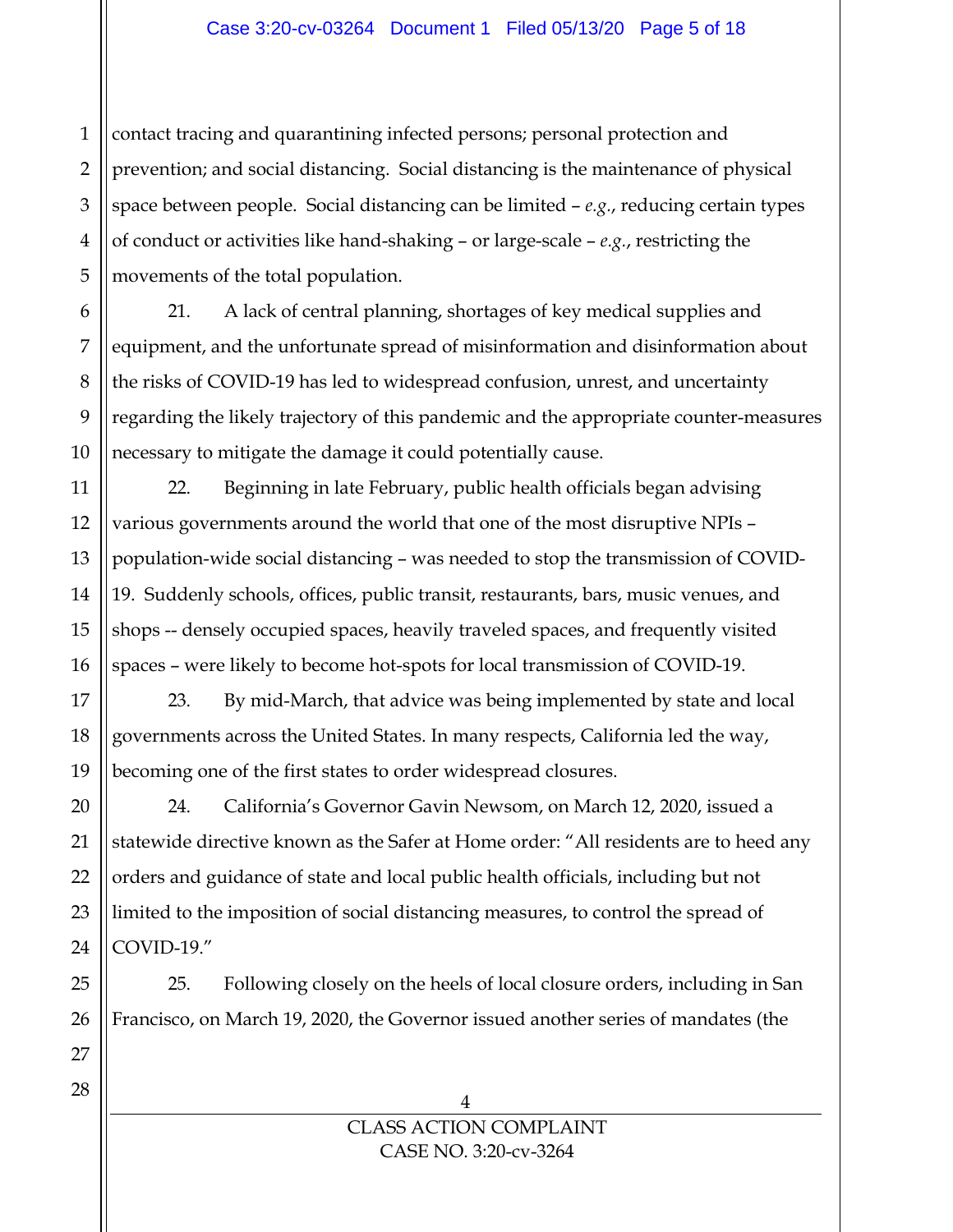1 Stay at Home Order) —which remain in effect to date—require music venues to cease in-person services, though the sale of alcohol curbside or by delivery is permitted.

#### **PLAINTIFF'S EXPERIENCE**

26. Plaintiff operates a music venue called Ivy Room in Albany, California. Ivy Room plays host to national and local acts in an intimate setting.

27. Ivy Room has complied with all applicable orders of California state and local authorities. Compliance with those orders has caused direct physical loss of Ivy Room's insured property in that the property has been made useless and/or uninhabitable; and its functionality has been severely reduced if not completely or nearly eliminated.

28. The impact of these orders is felt not simply in their direct application to Ivy Room's operations, but also in their application to neighboring businesses and properties, whose property has suffered similar direct physical loss as a result.

29. Even when California relaxes or revokes its mandates, Ivy Room will encounter continued loss of business income due to those orders because, in issuing those orders, government officials have stated that densely occupied public spaces are dangerously unsafe, and continuing to operate the venue in the same manner as before could expose Ivy Room to the risk of contaminated premises as well as exposing customers and workers to transmission and infection risks.

30. Plaintiff purchased comprehensive commercial liability and property insurance from First Mercury Insurance to insure against risks the business might face. Such coverage includes business income with extra expense coverage for the loss, as well as additional "civil authority" coverage. The coverage excludes loss "caused by or resulting from" virus or bacteria. Once triggered, the policy pays actual losses sustained for the business income and extra expense coverage.

31. To date, Plaintiff has paid all of the premiums required by First Mercury to keep its policy in full force. These premiums have totaled many thousands to date.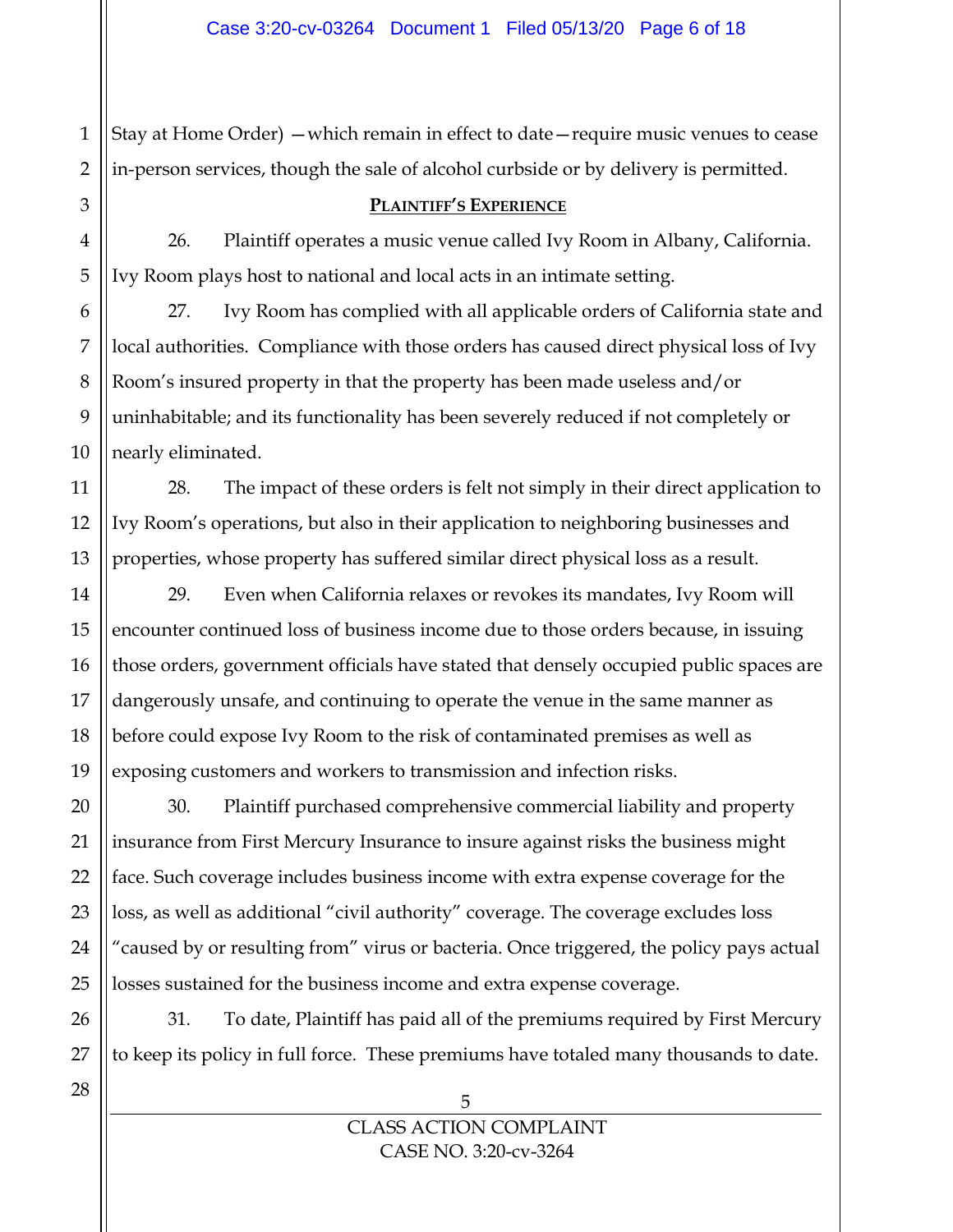32. On or about March 18, 2020, Plaintiff reported a loss of business income as of March 16, 2020, under Policy FMEV112910.

1

2

3 33. On or about March 25, First Mercury denied Plaintiff's claim for coverage. In a cursory denial letter, First Mercury took the position that Plaintiff's claim "for business income loss [and/or extra] expense resulting from the closure of the Premises relating to COVID-19 does not arise out of direct physical loss or damage to the covered premises due to a Covered Cause of Loss. To that end, the claim does not indicate that the Premises was physically damaged in any way." With respect to civil authority coverage, First Mercury stated that the "claim for business income loss [and/or] extra expense resulting from the closure of the Premises relating to COVID-19 does not arise out of action of civil authority which prevents access to the Premises due to nearby property damage." First Mercury further stated: "The Policy contains the Exclusion of Loss Due to Virus or Bacteria endorsement, which excludes coverage from any business income loss, extra expense, or action of civil authority claim 'caused by or resulting from any virus . . . that induces or is capable of inducing physical distress illness or disease.' Your claim for business income loss [and/or] extra expense coverage resulting from the closure of the Premises related to COVID-19 entirely arises out of such a virus."

34. First Mercury's denial letter, on information and belief, appears to be a form letter sent in response to business interruption claims arising from California's Stay at Home orders.

35. First Mercury's denial is contrary to the terms and conditions of the policy and applicable law, which gives effect to plain language, construes ambiguity in favor of coverage, and narrowly construes exclusions, the applicability of which insurers have the burden of proving.

36. First Mercury's denial of coverage breached its obligation and responsibility to provide coverage available through the policy to Plaintiff due to its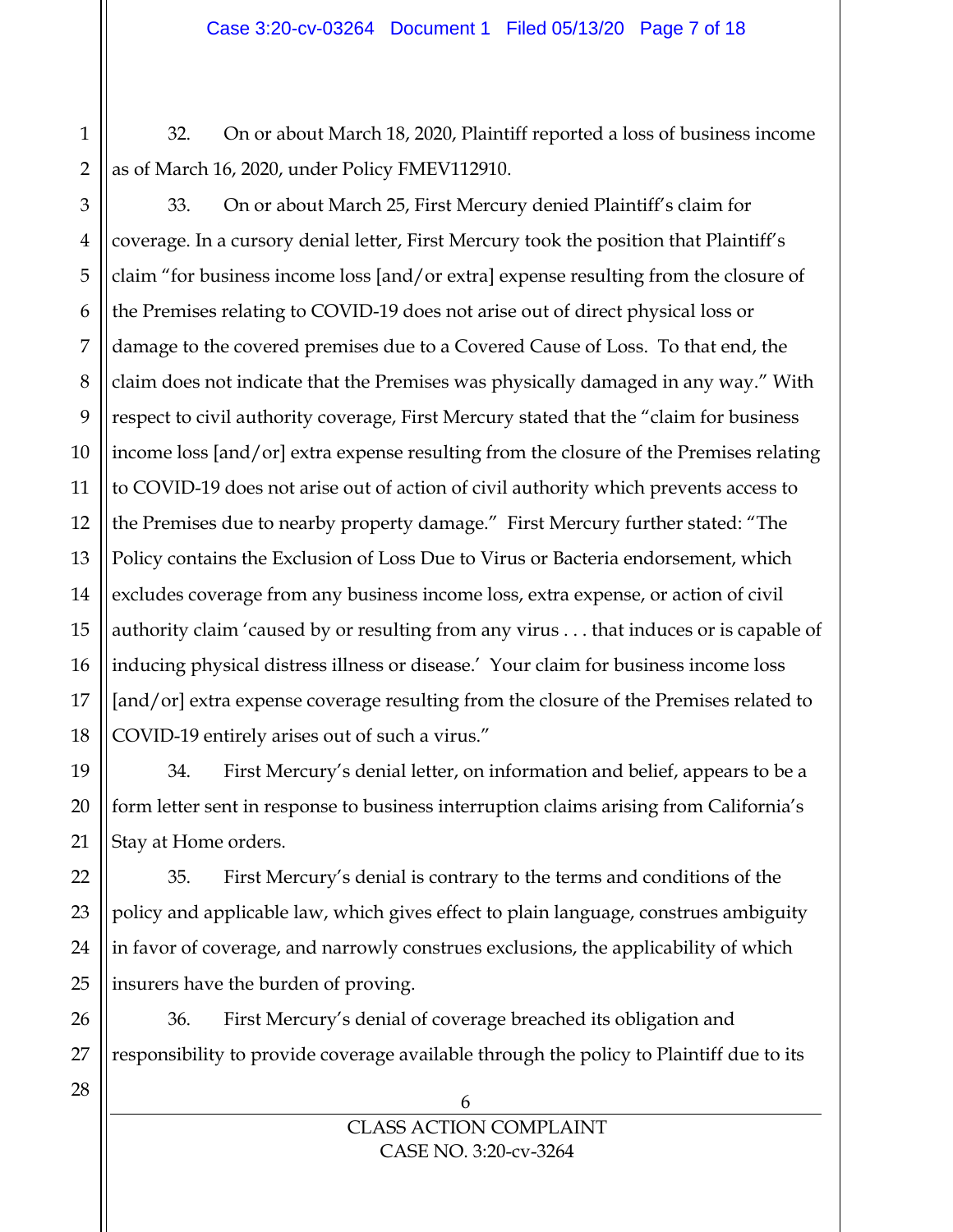1 2 covered loss of business income because its premises are unusable and uninhabitable and have lost all function.

37. As a result of First Mercury's denial of coverage and breach of the insurance policy it issued, Plaintiff has suffered and will continue to suffer damages.

38. A declaratory judgment determining that the coverage provided under the policy and an order that such coverage is owed will prevent Plaintiff and Class members from being wrongfully left without vital coverage acquired to ensure the survival of their businesses in these circumstances. As a result of the Stay at Home orders, Plaintiff has incurred and continues to incur a substantial loss of business income and additional expenses covered under the policy.

#### **CLASS ALLEGATIONS**

39. Plaintiff re-alleges and incorporates by reference herein all of the allegations contained above.

40. Business insurance policies purchased by small businesses like music venues are not individually negotiated. At most, the prospective policyholder may elect to add specialized coverage options to a basic business insurance policy. But the substantive terms are set unilaterally by the insurer.

41. Plaintiff's policy includes common terms and phrases widely used by the insurance industry. The insurance industry typically hews closely to standardized insurance policy forms in addressing property and liability risks, and Defendant did so here.

42. As the impact of the COVID-19 pandemic is emerging, leading insurance industry associations have publicly stated that such standard business insurance policies do not provide any coverage for the business losses related to public health orders like the Stay at Home orders imposed by California. The denial letter received by Plaintiff—issued without any investigation at the music venue shortly after a claim was filed—appears to be a form letter that, on information and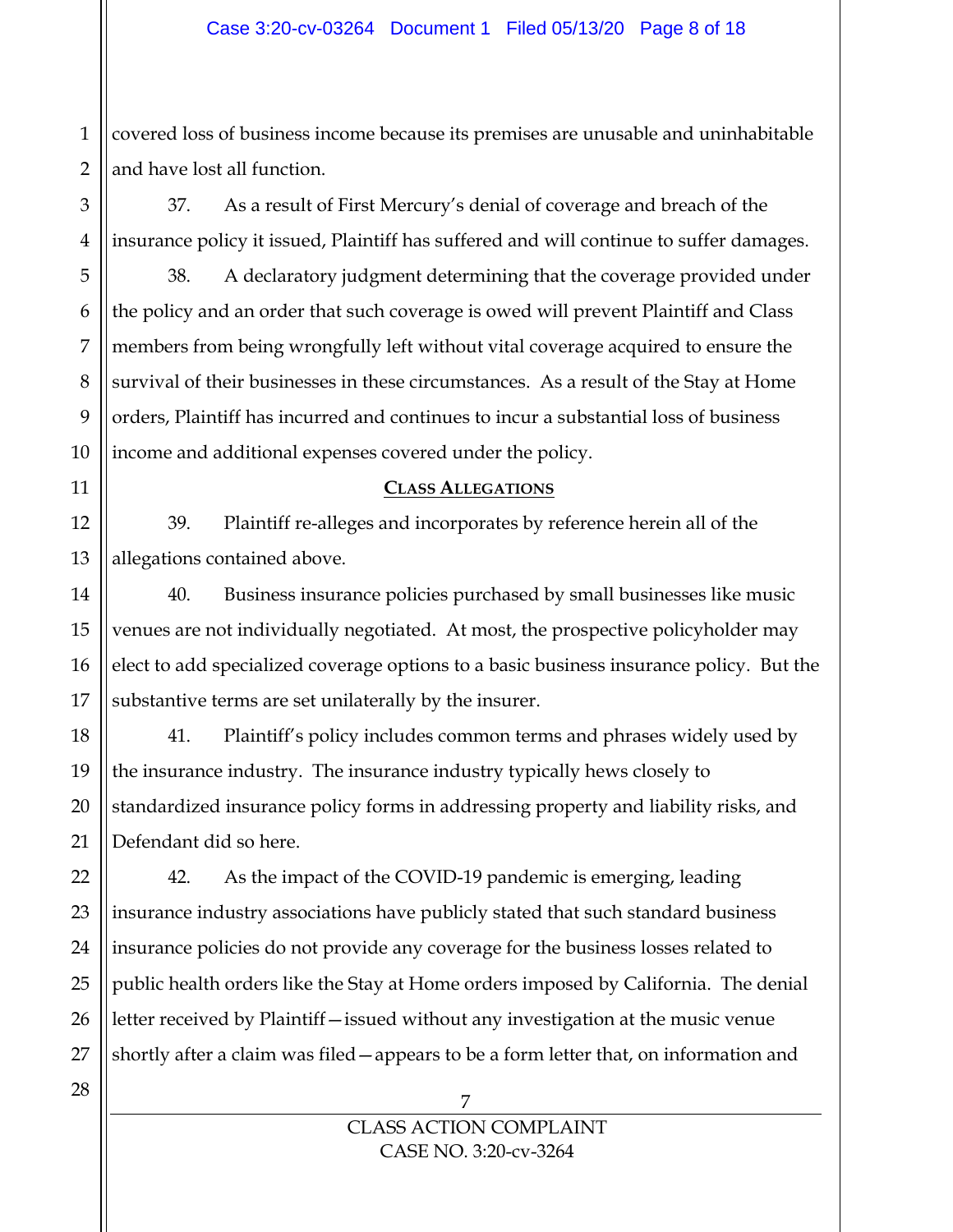1 2 belief, is sent automatically to any such business with comprehensive business insurance that files a claim at this time.

3 4 5 6 7 8 43. Pursuant to the Fed. R. Civ. P. 23(b)(2), 23(b)(3), and 23(c)(4), Plaintiff brings this action on behalf of itself and the following Class (the "Class"): All music venues in California that purchased comprehensive business insurance coverage from Defendant which includes coverage for business interruption, filed a claim for lost business income following California's Stay at Home order, and were denied coverage by Defendant.

9 10 11 12 13 44. Excluded from the Class are Defendant, any entity in which Defendant has a controlling interest, and Defendant's officers, directors, legal representatives, successors, subsidiaries, and assigns. Also excluded from the Class are any judge, justice, or judicial officer presiding over this matter and the members of their immediate families and judicial staff.

45. This action has been brought and may properly be maintained as a class action as it satisfies the numerosity, commonality, typicality, adequacy, predominance, and superiority requirements.

46. Plaintiff reserves the right to amend the Class definition if discovery and further investigation reveal that the Class should be expanded, divided into subclasses, or modified in any other way.

47. Although the precise number of members of the Class is unknown and can only be determined through appropriate discovery, Plaintiff believes, and on that basis alleges, that the members of the proposed Class are so numerous that joinder of all members would be impracticable. There are thousands of music venues in California which are governed by the Stay at Home order and attendant statewide restrictions, and public reporting reveals that many have filed for coverage but have been denied.

27

48. Questions of law and fact common to the Class exist that predominate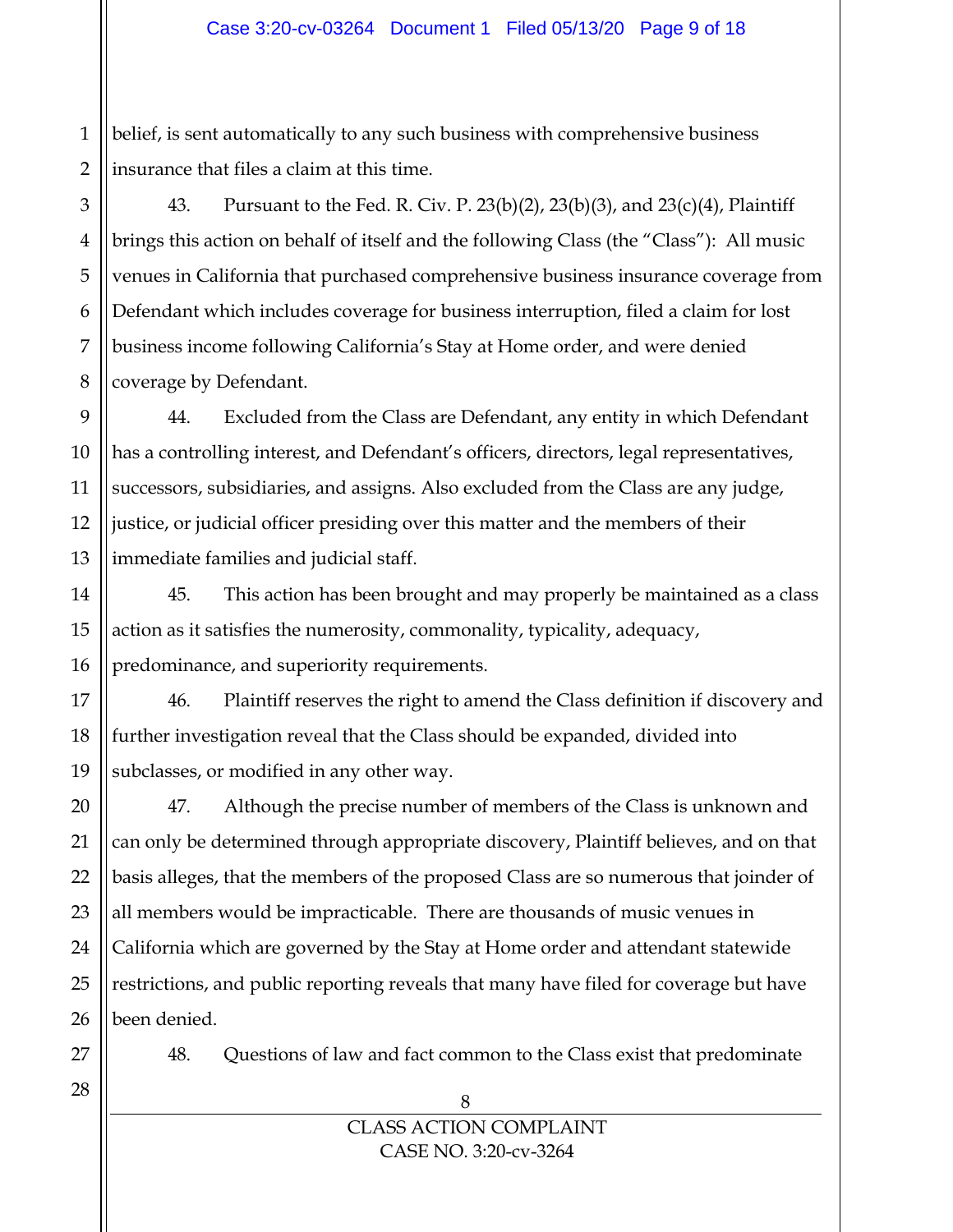9 CLASS ACTION COMPLAINT 1 2 3 4 5 6 7 8 9 10 11 12 13 14 15 16 17 18 19 20 21 22 23 24 25 26 27 28 over questions affecting only individual members, including *inter alia*: a) Whether Defendant's comprehensive business insurance policies cover claims for lost business income under the circumstances present here; b) Whether the terms, definitions, and exclusions that Defendant has relied on to deny coverage reasonably can be construed in the manner Defendant claims, or are otherwise unenforceable as a basis for Defendant's denials or, instead, must be construed to provide coverage under California law; c) Whether the virus exclusion endorsement excludes coverage for the Stay at Home order; d) Whether Defendant breached the implied covenant of good faith and fair dealing in its handling of the claim; e) Whether Defendant acted in bad faith in denying claims for lost business income without investigation or due consideration of those claims; and f) Whether the declaratory judgment sought is appropriate. 49. Plaintiff is a member of the putative Class. The claims asserted by the Plaintiff in this action are typical of the claims of the members of the putative Class as the claims arise from the same course of conduct by Defendant and the relief sought is common. 50. Plaintiff will fairly and adequately represent and protect the interests of the members of the putative Class, as its interests coincide with, and are not antagonistic to, the other members of the Class. Plaintiff has retained counsel competent and experienced in both consumer protection, insurance coverage, and class-action litigation. 51. Certification of the Class is appropriate pursuant to Fed. R. Civ. P. 23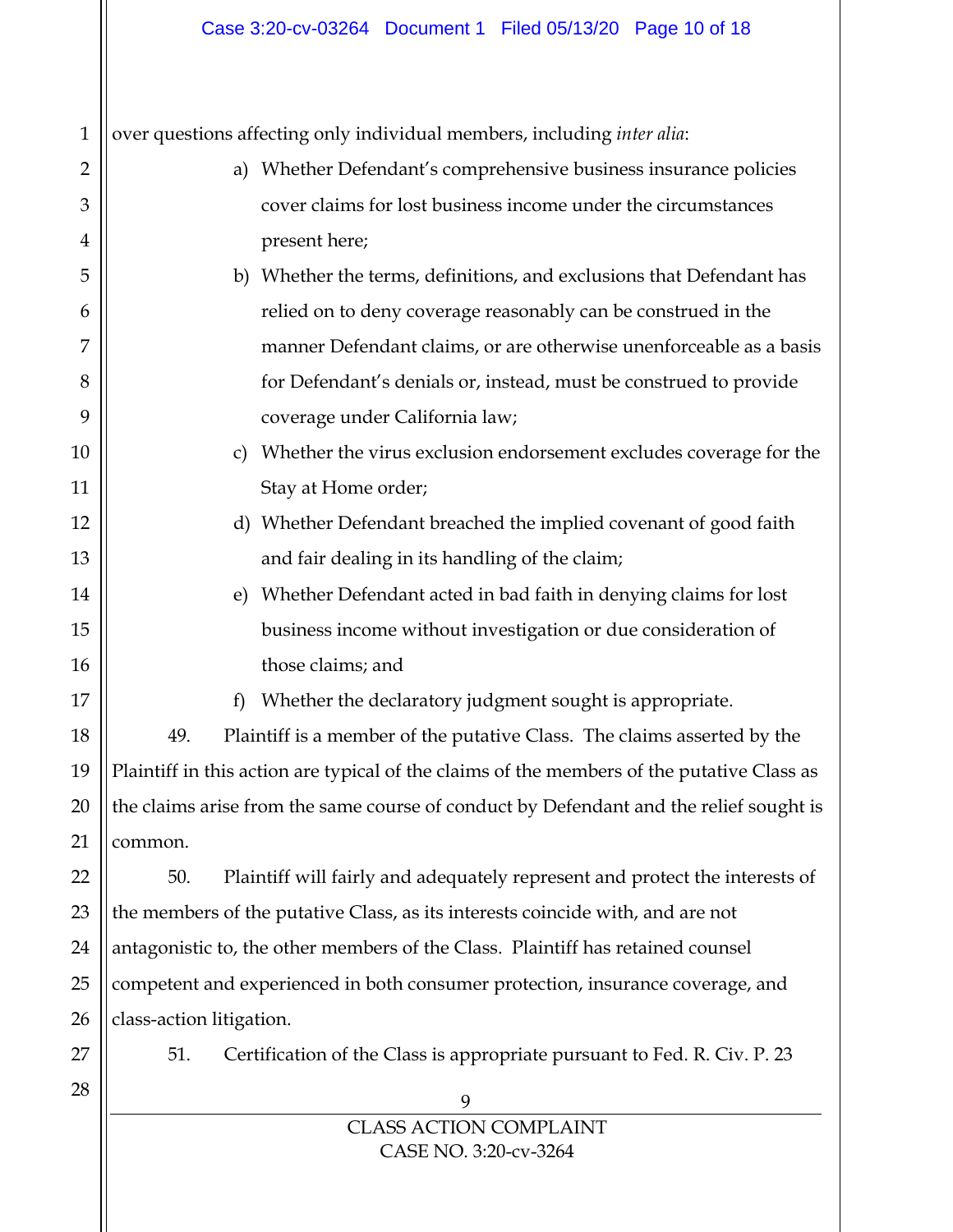$1 \mid \mid (b)(3)$  because:

| $\overline{2}$ |          | a)            | Questions of law or fact common to the respective members of            |
|----------------|----------|---------------|-------------------------------------------------------------------------|
| 3              |          |               | the Class predominate over questions of law or fact affecting only      |
| $\overline{4}$ |          |               | individual members. This predominance makes class litigation            |
| 5              |          |               | superior to any other method available for the fair and efficient       |
| 6              |          |               | adjudication of these claims including consistency of                   |
| 7              |          |               | adjudications. Absent a class action it would be highly unlikely        |
| 8              |          |               | that the members of the Class would be able to protect their own        |
| 9              |          |               | interests because the cost of litigation through individual             |
| 10             |          |               | lawsuits might exceed the expected recovery;                            |
| 11             |          | b)            | A class action is a superior method for the adjudication of the         |
| 12             |          |               | controversy in that it will permit a large number of claims to be       |
| 13             |          |               | resolved in a single forum simultaneously, efficiently, and             |
| 14             |          |               | without the unnecessary hardship that would result from the             |
| 15             |          |               | prosecution of numerous individual actions and the duplication          |
| 16             |          |               | of discovery, effort, expense, and the burden of the courts that        |
| 17             |          |               | individual actions would create; and                                    |
| 18             |          | $\mathbf{c})$ | The benefits of proceeding as a class action, including providing       |
| 19             |          |               | a method for obtaining redress for claims that would not be             |
| 20             |          |               | practical to pursue individually, outweigh any difficulties that        |
| 21             |          |               | might be argued with regard to the management of the class              |
| 22             |          |               | action.                                                                 |
| 23             | 52.      |               | The Class should also be certified pursuant to Fed. R. Civ. P. 23(b)(2) |
| 24             | because: |               |                                                                         |
| 25             |          | a)            | The prosecution of separate actions by the individual members of        |
| 26             |          |               | the proposed class would create a risk of inconsistent                  |
| 27             |          |               | adjudications, which could establish incompatible standards of          |
| 28             |          |               | 10                                                                      |
|                |          |               | <b>CLASS ACTION COMPLAINT</b>                                           |
|                |          |               | CASE NO. 3:20-cv-3264                                                   |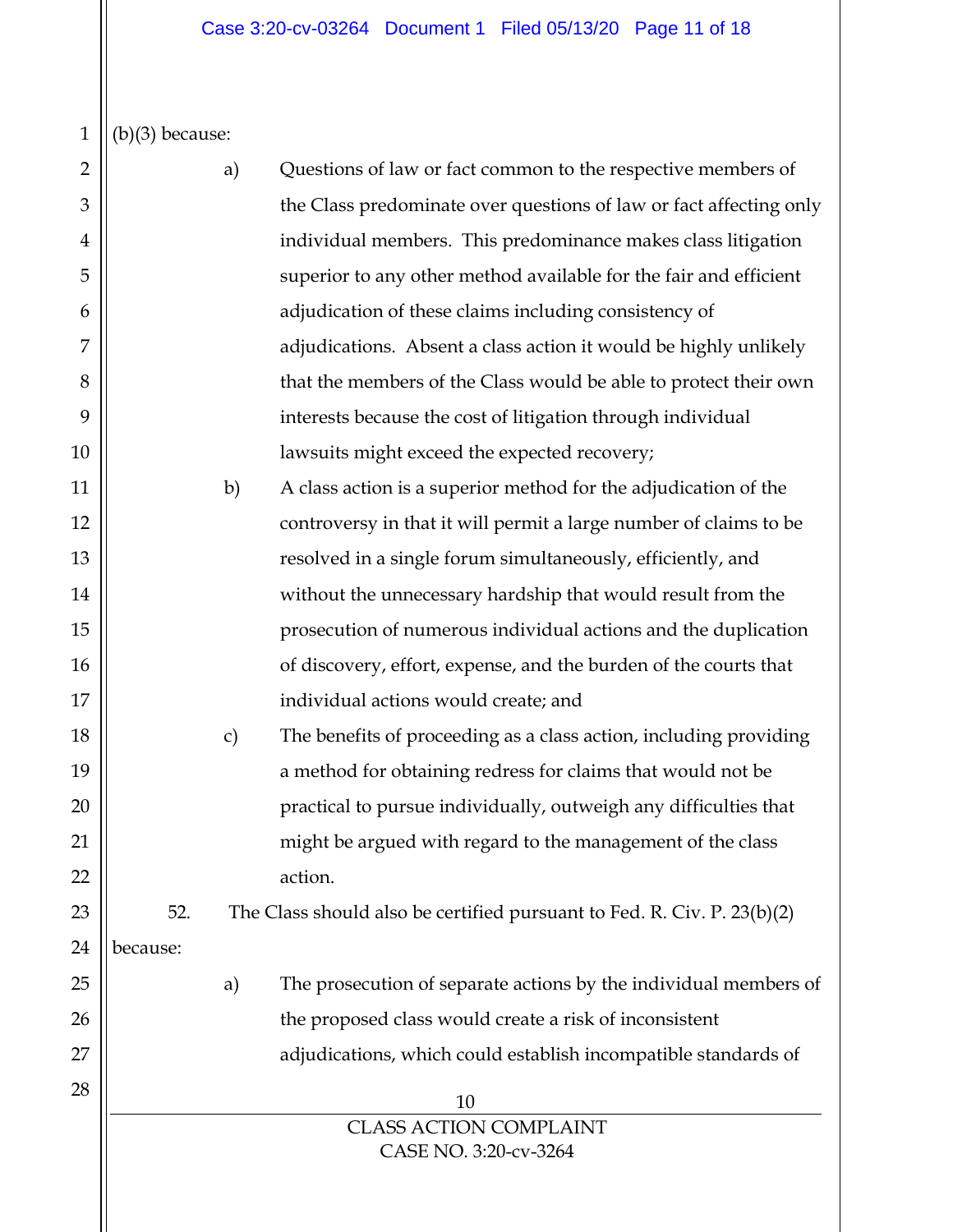conduct for Defendant;

1

 $\mathsf{II}$ 

| $\overline{2}$ | b)  | The prosecution of individual actions could result in                              |
|----------------|-----|------------------------------------------------------------------------------------|
| 3              |     | adjudications, which as a practical matter, would be dispositive                   |
|                |     |                                                                                    |
| 4              |     | of the interests of non-party class members or which would                         |
| 5              |     | substantially impair their ability to protect their interests; and                 |
| 6              | c)  | Defendant has acted or refused to act on grounds generally                         |
| 7              |     | applicable to the proposed Class, thereby making appropriate                       |
| 8              |     | final and injunctive relief with respect to the members of the                     |
| 9              |     | proposed Class as a whole.                                                         |
| 10             | 53. | Likewise, particular issues are appropriate for certification under Fed. R.        |
| 11             |     | Civ. P. $23(c)(4)$ because such claims present only particular, common issues, the |
| 12             |     | resolution of which would advance the disposition of this matter and the parties'  |
| 13             |     | interests therein. Such particular issues include, but are not limited to:         |
| 14             |     | a) Whether the comprehensive business insurance policies issued by                 |
| 15             |     | Defendant cover class members' direct physical loss of property                    |
| 16             |     | and lost business income following California's Stay at Home order;                |
| 17             |     | b) Whether the coverages for direct physical loss of property and lost             |
| 18             |     | business income provided by the comprehensive business                             |
| 19             |     | insurance policies are precluded by exclusions or other limitations                |
| 20             |     | in those policies;                                                                 |
| 21             |     | c) Whether Defendant breached contracts by denying comprehensive                   |
| 22             |     | business insurance coverage to Plaintiff and Class members;                        |
| 23             | d)  | Whether summary denial of claims for direct physical loss of                       |
| 24             |     | property and lost business income, including by invoking an                        |
| 25             |     | exclusion for viruses, without any investigation or inquiry                        |
| 26             |     | constitutes bad faith and therefore a breach of the implied covenant               |
| 27             |     | of good faith and fair dealing to act in good faith and with                       |
| 28             |     | 11                                                                                 |
|                |     | <b>CLASS ACTION COMPLAINT</b>                                                      |
|                |     | CASE NO. 3:20-cv-3264                                                              |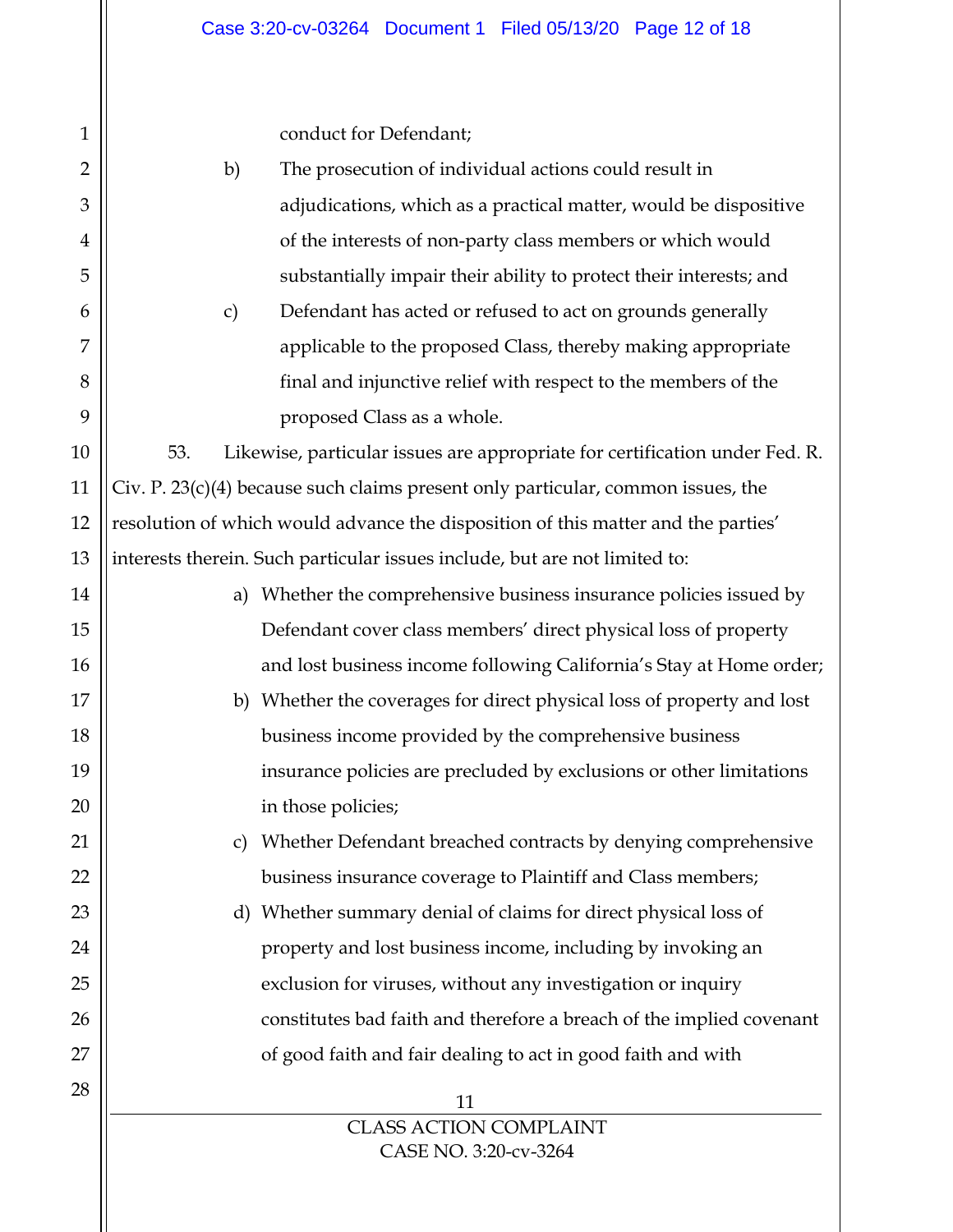| $\mathbf{1}$   |                                                                                       | reasonable efforts to perform their contractual duties and not to       |  |  |  |  |
|----------------|---------------------------------------------------------------------------------------|-------------------------------------------------------------------------|--|--|--|--|
| $\overline{2}$ | impair the rights of other parties to receive the rights, benefits, and               |                                                                         |  |  |  |  |
| 3              | reasonable expectations under the contracts;                                          |                                                                         |  |  |  |  |
| 4              |                                                                                       | Whether the handling of the claim with the knowledge that<br>e)         |  |  |  |  |
| 5              |                                                                                       | Defendant would not provide coverage for business interruptions         |  |  |  |  |
| 6              |                                                                                       | associated with public health measures such as California's Safer at    |  |  |  |  |
| 7              |                                                                                       | Home order constitutes a breach of the implied covenant of good         |  |  |  |  |
| 8              |                                                                                       | faith and fair dealing; and                                             |  |  |  |  |
| 9              |                                                                                       | Whether Plaintiff and Class members are entitled to actual damages<br>f |  |  |  |  |
| 10             |                                                                                       | and/or injunctive relief as a result of Defendant's wrongful            |  |  |  |  |
| 11             | conduct.                                                                              |                                                                         |  |  |  |  |
| 12             | <b>FIRST CAUSE OF ACTION</b>                                                          |                                                                         |  |  |  |  |
| 13             | <b>Declaratory Judgment</b>                                                           |                                                                         |  |  |  |  |
| 14             | 54.                                                                                   | Plaintiff re-alleges the paragraphs above as if fully set forth herein. |  |  |  |  |
| 15             | 55.                                                                                   | Plaintiff purchased a comprehensive business insurance policy from      |  |  |  |  |
| 16             | Defendant.                                                                            |                                                                         |  |  |  |  |
| 17             | 56.                                                                                   | Plaintiff paid all premiums required to maintain its comprehensive      |  |  |  |  |
| 18             |                                                                                       | business insurance policy in full force.                                |  |  |  |  |
| 19             | 57.                                                                                   | The comprehensive business insurance policy includes provisions that    |  |  |  |  |
| 20             | provide coverage for the direct physical loss of or damage to the premises as well as |                                                                         |  |  |  |  |
| 21             | actual loss of business income and extra expenses sustained during the suspension of  |                                                                         |  |  |  |  |
| 22             | operations as a result of such loss or damage.                                        |                                                                         |  |  |  |  |
| 23             | 58.                                                                                   | On or about March 19, California issued the Stay at Home order,         |  |  |  |  |
| 24             | mandating that all Californians remain at home, with certain exceptions. This         |                                                                         |  |  |  |  |
| 25             | mandate required music venues to cease all non-essential services. This mandate also  |                                                                         |  |  |  |  |
| 26             | applied to neighboring businesses, thus causing widespread closures surrounding       |                                                                         |  |  |  |  |
| 27             | Plaintiff's business premises.                                                        |                                                                         |  |  |  |  |
| 28             |                                                                                       | 12                                                                      |  |  |  |  |
|                |                                                                                       |                                                                         |  |  |  |  |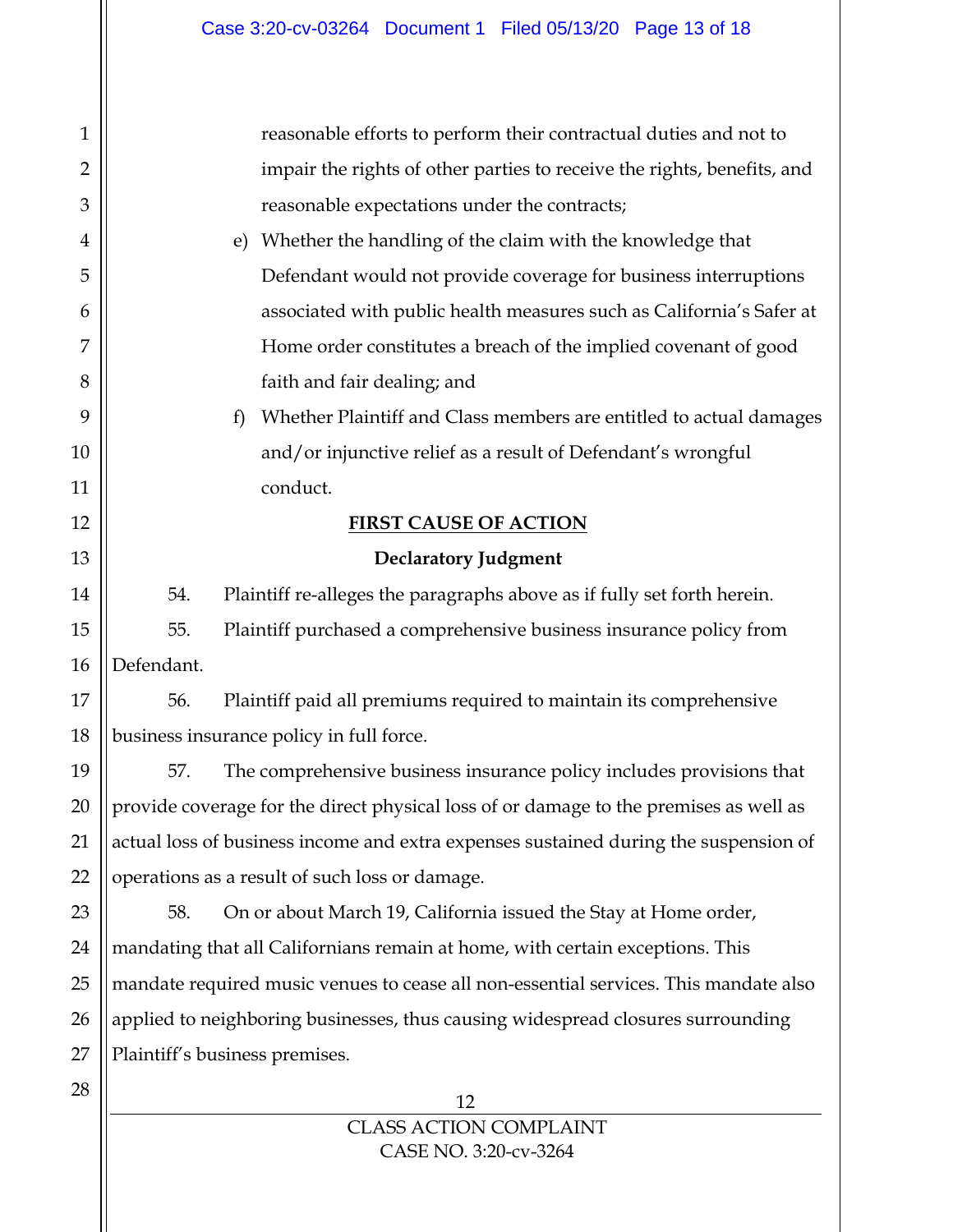1 59. As a result of this mandate, the covered property of Plaintiff lost some or all of its functionality and/or became useless or uninhabitable, resulting in substantial loss of business income.

60. These losses are insured losses under several provisions of Plaintiff's comprehensive business insurance policy including business income and expense coverage, and coverage for civil authority orders.

61. There are no applicable, enforceable exclusions or definitions in the insurance policies that preclude coverage for these losses.

62. WHEREFORE, Plaintiff seeks a declaration for itself and similarly situated music venues that its business income losses are covered and not precluded by exclusions or other limitations in its comprehensive business insurance policy.

### **SECOND CAUSE OF ACTION**

# **Breach of Contract**

63. Plaintiff re-alleges the paragraphs above as if fully set forth herein.

64. Plaintiff purchased a comprehensive business insurance policy from Defendant to insure against all risks (unless specifically excluded) a business might face. This policy was a binding contract that afforded Plaintiff comprehensive business insurance under the terms and conditions of the policy.

65. Plaintiff met all or substantially all of its contractual obligations, including paying all the premiums required by Defendant.

66. On or about March 19, 2020, California issued the Stay at Home order, mandating that all Californians remain at home, with certain exceptions. This mandate required music venues, including that owned by Plaintiff, to cease all inperson services. This mandate also applied to neighboring businesses, thus causing widespread closures surrounding Plaintiff's business premises.

67. Beginning on March 16, 2020, and continuing through the date of the filing of this Complaint, Plaintiff suffered the direct physical loss of property and lost

> 13 CLASS ACTION COMPLAINT CASE NO. 3:20-cv-3264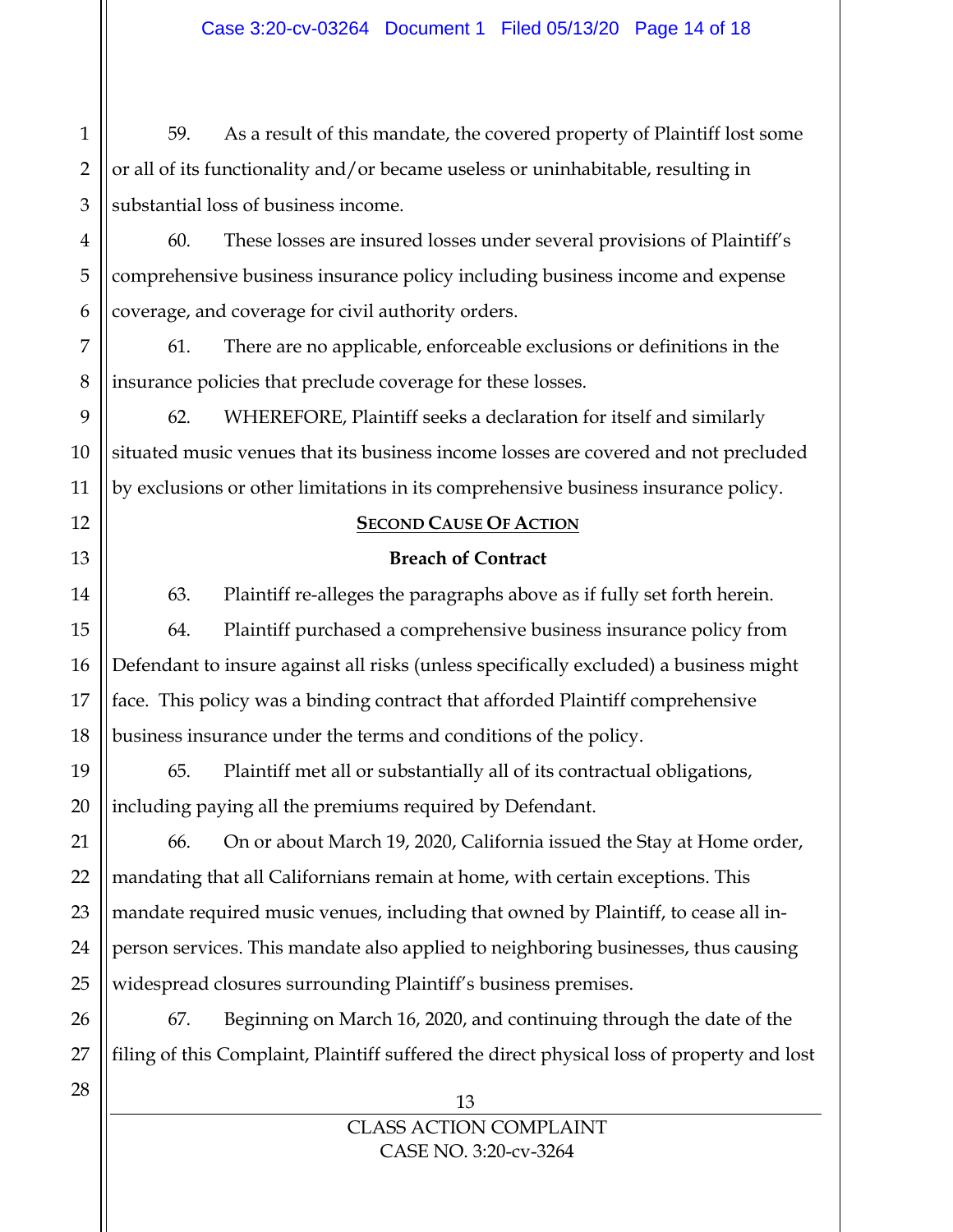1 2 3 business income following California's Stay at Home order—losses which were covered under the comprehensive business insurance policy purchased from Defendant.

68. There are no applicable, enforceable exclusions in Plaintiff's comprehensive business insurance policy that precludes coverage.

69. Defendant breached its contract by denying comprehensive business insurance coverage to Plaintiff.

70. As a direct and proximate result of Defendant's denial of comprehensive business insurance coverage to Plaintiff, Plaintiff suffered damages.

71. WHEREFORE, Plaintiff seeks: (a) a judgment for itself and similarly situated music venues that Defendant breached its contracts with Plaintiff; and (b) corresponding damages for that breach.

### **THIRD CAUSE OF ACTION**

# **Breach of Implied Covenant of Good Faith and Fair Dealing**

72. Plaintiff re-alleges the paragraphs above as if fully set forth herein.

73. Plaintiff contracted with Defendant to provide it with comprehensive business insurance to ensure against all risks (unless specifically excluded) a business might face.

74. This contract was subject to an implied covenant of good faith and fair dealing that all parties would act in good faith and with reasonable efforts to perform their contractual duties—both explicit and fairly implied—and not to impair the rights of other parties to receive the rights, benefits, and reasonable expectations under the contracts. These included the covenant that Defendant would act fairly and in good faith in carrying out its contractual obligations to provide Plaintiff with comprehensive business insurance.

75. Defendant breached the implied covenant of good faith and fair dealing by: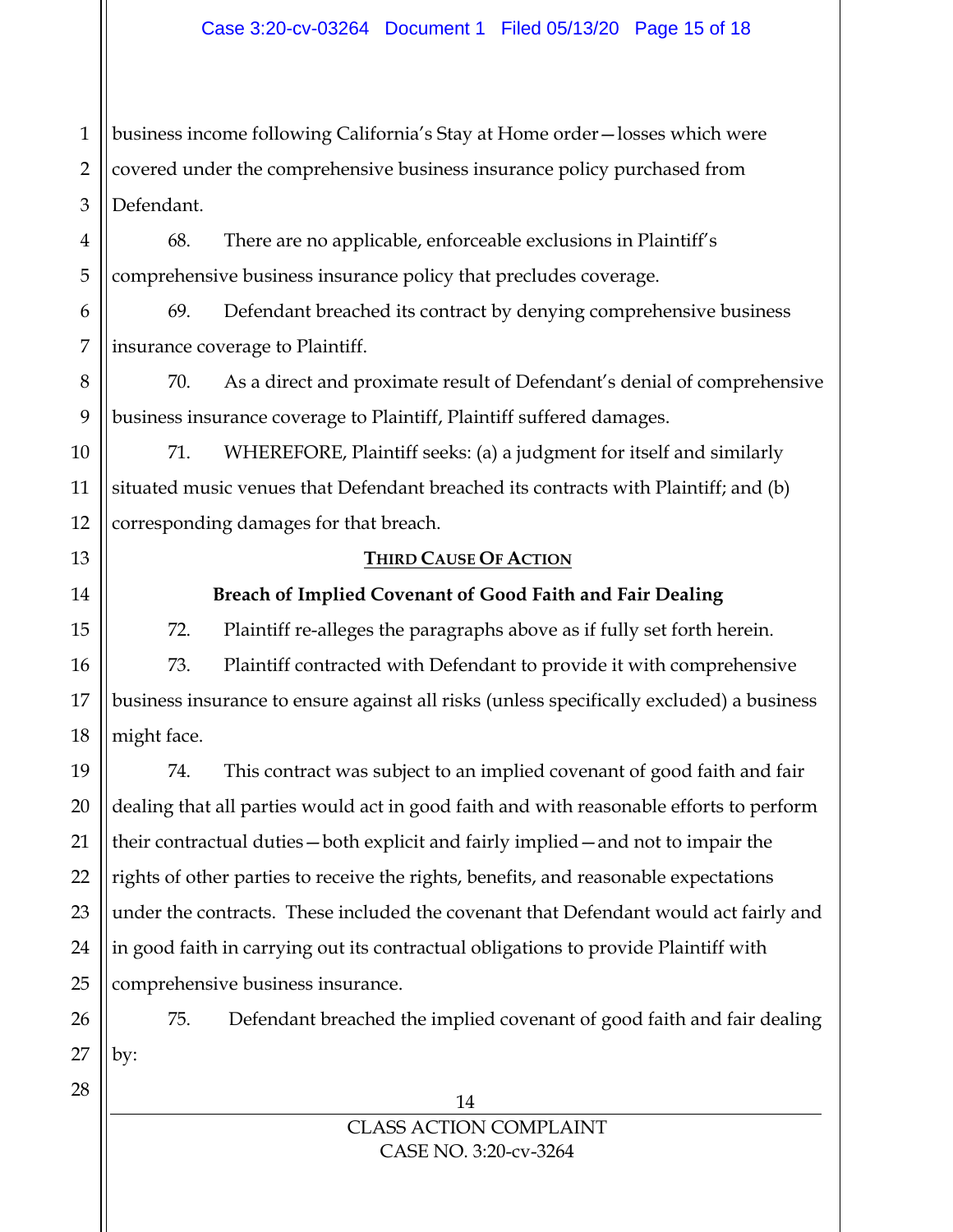| $\mathbf{1}$   | Selling policies that appear to provide liberal coverage for loss of<br>a.                 |
|----------------|--------------------------------------------------------------------------------------------|
| $\overline{2}$ | property and lost business income with the intent of interpreting                          |
| 3              | undefined or poorly defined terms, undefined terms, and                                    |
| $\overline{4}$ | ambiguously written exclusions to deny coverage under                                      |
| 5              | circumstances foreseen by Defendant;                                                       |
| 6              | b. Denying coverage for loss of property and lost business income                          |
| 7              | unreasonably, and without proper cause, by applying undefined,                             |
| 8              | ambiguous, and contradictory terms contrary to applicable rules of                         |
| 9              | policy construction and the plain terms and purpose of the policy;                         |
| 10             | Denying Plaintiff's claim for loss of property and loss of business<br>C.                  |
| 11             | income without conducting a fair, unbiased and thorough                                    |
| 12             | investigation or inquiry, arbitrarily and capriciously, and/or with                        |
| 13             | knowledge that the denial was unreasonable under the policy;                               |
| 14             | d. Misrepresenting policy terms; and                                                       |
| 15             | Compelling policyholders, including Ivy Room, to initiate litigation<br>e.                 |
| 16             | to recover policy benefits to which they are entitled.                                     |
| 17             | 76.<br>Plaintiff met all or substantially all of its contractual obligations,              |
| 18             | including by paying all the premiums required by Defendant.                                |
| 19             | 77.<br>Defendant's failure to act in good faith in providing comprehensive                 |
| 20             | business insurance coverage to Plaintiff denied Plaintiff the full benefit of its bargain. |
| 21             | Accordingly, Plaintiff has been injured as a result of Defendant's breach<br>78.           |
| 22             | of the covenant of good faith and fair dealing and is entitled to damages in an amount     |
| 23             | to be proven at trial.                                                                     |
| 24             | 79.<br>WHEREFORE, Plaintiff seeks: (a) a judgment for itself and similarly                 |
| 25             | situated music venues that Defendant has breached the covenant of good faith and           |
| 26             | fair dealing implied in its contract with Plaintiff; and (b) corresponding damages for     |
| 27             | that breach.                                                                               |
| 28             | 15                                                                                         |
|                |                                                                                            |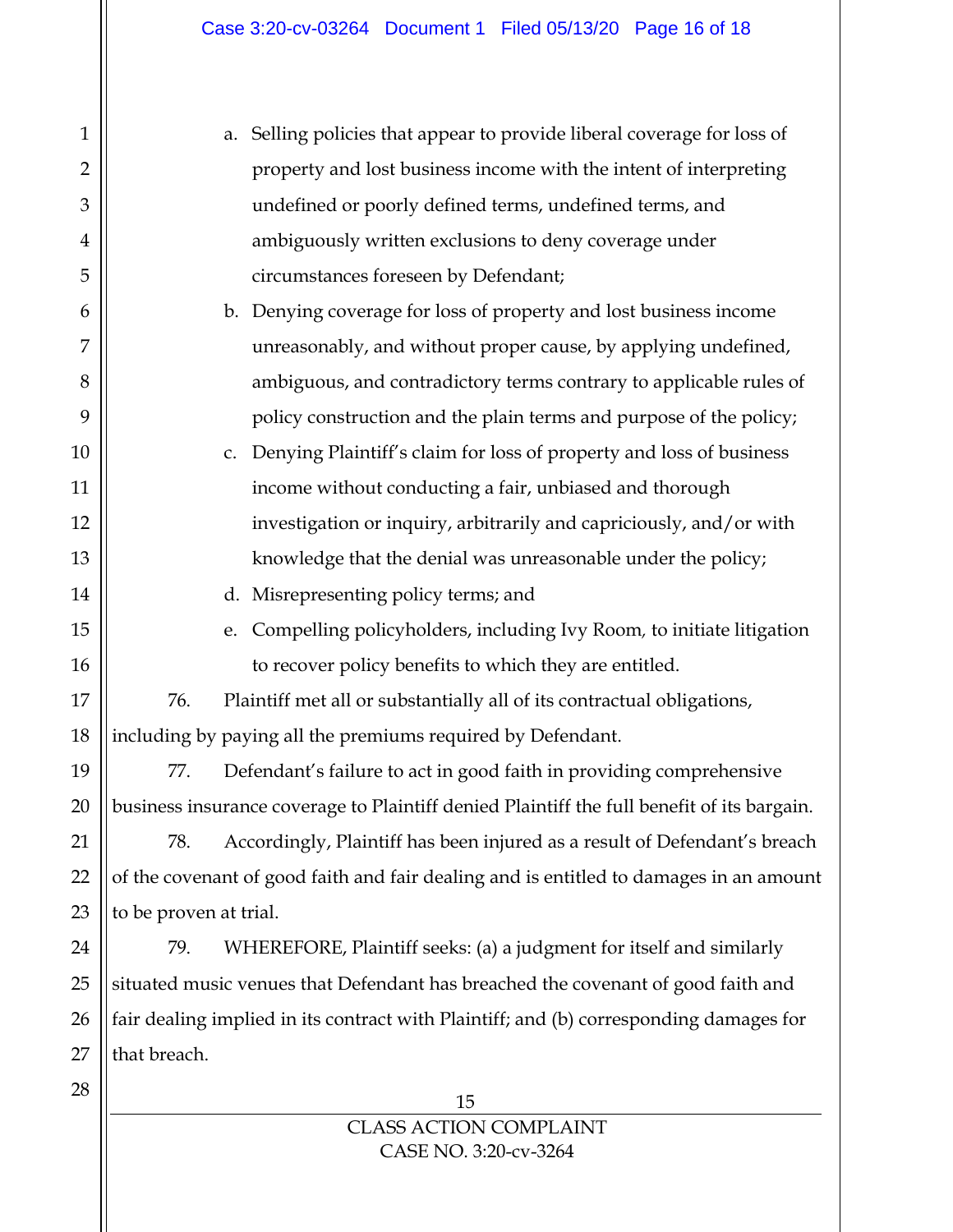| $\mathbf{1}$   |                                                                            |         | <b>PRAYER FOR RELIEF</b>                                                    |  |  |  |
|----------------|----------------------------------------------------------------------------|---------|-----------------------------------------------------------------------------|--|--|--|
| $\overline{2}$ | WHEREFORE, Plaintiff requests, on behalf of itself and the Class, that the |         |                                                                             |  |  |  |
| $\mathfrak{B}$ | Court enter a judgment awarding the following relief:                      |         |                                                                             |  |  |  |
| 4              | a.                                                                         |         | An order certifying this action as a class action under Fed. R. Civ. P. 23, |  |  |  |
| 5              |                                                                            |         | defining the Class as requested herein, appointing Gibbs Law Group          |  |  |  |
| 6              |                                                                            |         | LLP and Cohen Milstein Sellers & Toll PLLC, as Class Counsel, and           |  |  |  |
| 7              |                                                                            |         | finding that Plaintiff is a proper representative of the Class requested    |  |  |  |
| 8              |                                                                            | herein. |                                                                             |  |  |  |
| 9              | b.                                                                         |         | A declaration that Plaintiff's and Class members' losses are covered        |  |  |  |
| 10             |                                                                            |         | under Defendant's comprehensive business insurance policy;                  |  |  |  |
| 11             | c.                                                                         |         | Plaintiff also requests damages, attorney's fees and costs, and such        |  |  |  |
| 12             |                                                                            |         | other and further relief as is just and proper as compensation for          |  |  |  |
| 13             |                                                                            |         | Defendant's breach of contract and breach of the implied covenant of        |  |  |  |
| 14             | good faith and fair dealing.                                               |         |                                                                             |  |  |  |
| 15             |                                                                            |         |                                                                             |  |  |  |
| 16             | <b>JURY DEMAND</b>                                                         |         |                                                                             |  |  |  |
| 17             | Plaintiff demands a trial by jury for all issues so triable under the law. |         |                                                                             |  |  |  |
| 18             |                                                                            |         |                                                                             |  |  |  |
| 19             |                                                                            |         |                                                                             |  |  |  |
| 20             | Dated: May 13, 2020                                                        |         | Respectfully submitted,                                                     |  |  |  |
| 21             |                                                                            |         | <b>GIBBS LAW GROUP LLP</b>                                                  |  |  |  |
| 22             |                                                                            |         |                                                                             |  |  |  |
| 23             |                                                                            |         |                                                                             |  |  |  |
| 24             | By: $\frac{fs}{Eric}$ H. Gibbs                                             |         |                                                                             |  |  |  |
| 25             | Eric H. Gibbs                                                              |         |                                                                             |  |  |  |
| 26             | Eric H. Gibbs (SBN 178658)                                                 |         |                                                                             |  |  |  |
| 27             | ehg@classlawgroup.com<br>Andre M. Mura (SBN 298541)                        |         |                                                                             |  |  |  |
| 28             | amm@classlawgroup.com                                                      |         |                                                                             |  |  |  |
|                | 16                                                                         |         |                                                                             |  |  |  |
|                |                                                                            |         |                                                                             |  |  |  |
|                |                                                                            |         | <b>CLASS ACTION COMPLAINT</b><br>CASE NO. 3:20-cv-3264                      |  |  |  |

 $\parallel$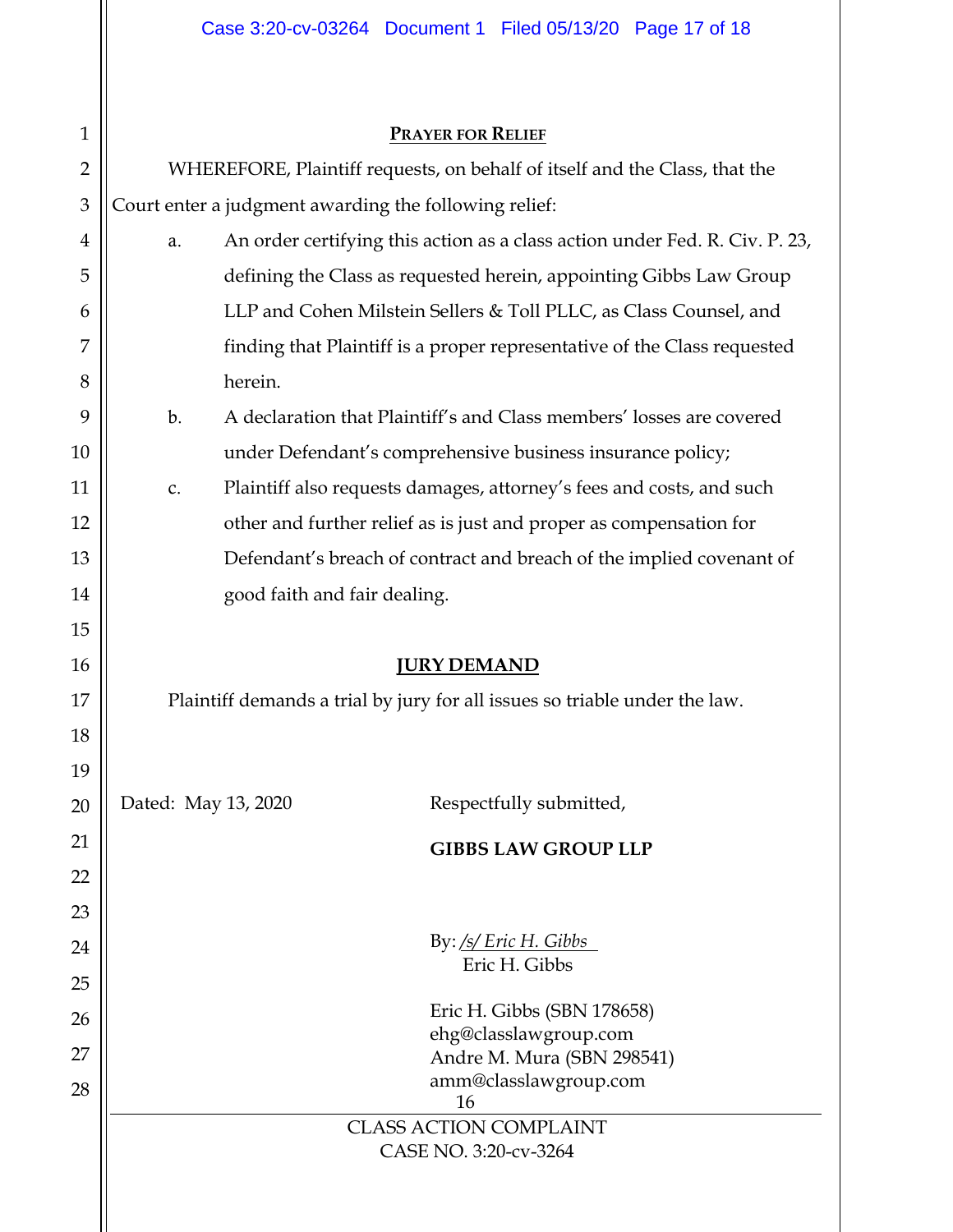| 1              |
|----------------|
| $\overline{2}$ |
| 3              |
| 4              |
| 5              |
| 6              |
| $\overline{7}$ |
| 8              |
| 9              |
| 10             |
| 11             |
| 12             |
| 13             |
| 14             |
| 15             |
| 16             |
| 17             |
| 18             |
| 19             |
| 20             |
| 21             |
| 22             |
| 23             |
| 24             |
| 25             |
| 26             |
| 27             |
| 28             |
|                |

| Karen Barth Menzies (SBN 180234)<br>kbm@classlawgroup.com<br>Amy M. Zeman (SBN 273100)<br>amz@classlawgroup.com<br>Steve Lopez (SBN 300540)<br>sal@classlawgroup.com<br><b>GIBBS LAW GROUP LLP</b><br>505 14th Street, Suite 1110<br>Oakland, CA 94612<br>Telephone: (510) 350-9700<br>Facsimile: (510) 350-9701                                                                                                                                                                                                                                                                                                      |
|-----------------------------------------------------------------------------------------------------------------------------------------------------------------------------------------------------------------------------------------------------------------------------------------------------------------------------------------------------------------------------------------------------------------------------------------------------------------------------------------------------------------------------------------------------------------------------------------------------------------------|
| Andrew N. Friedman (pro hac vice forthcoming)<br>Victoria S. Nugent (pro hac vice forthcoming)<br>Julie Selesnick (pro hac vice forthcoming)<br>Geoffrey Graber (SBN 211547)<br>Eric Kafka (pro hac vice forthcoming)<br>Karina G. Puttieva (SBN 317702)<br><b>COHEN MILSTEIN SELLERS &amp; TOLL PLLC</b><br>1100 New York Ave. NW, Fifth Floor<br>Washington, DC 20005<br>Telephone: (202) 408-4600<br>Facsimile: (202) 408-4699<br>afriedman@cohenmilstein.com<br>vnugent@cohenmilstein.com<br>jselesnick@cohenmilstein.com<br>ggraber@cohenmilstein.com<br>ekafka@cohenmilstein.com<br>kputtieva@cohenmilstein.com |
| Attorneys for Plaintiff and Proposed Class                                                                                                                                                                                                                                                                                                                                                                                                                                                                                                                                                                            |